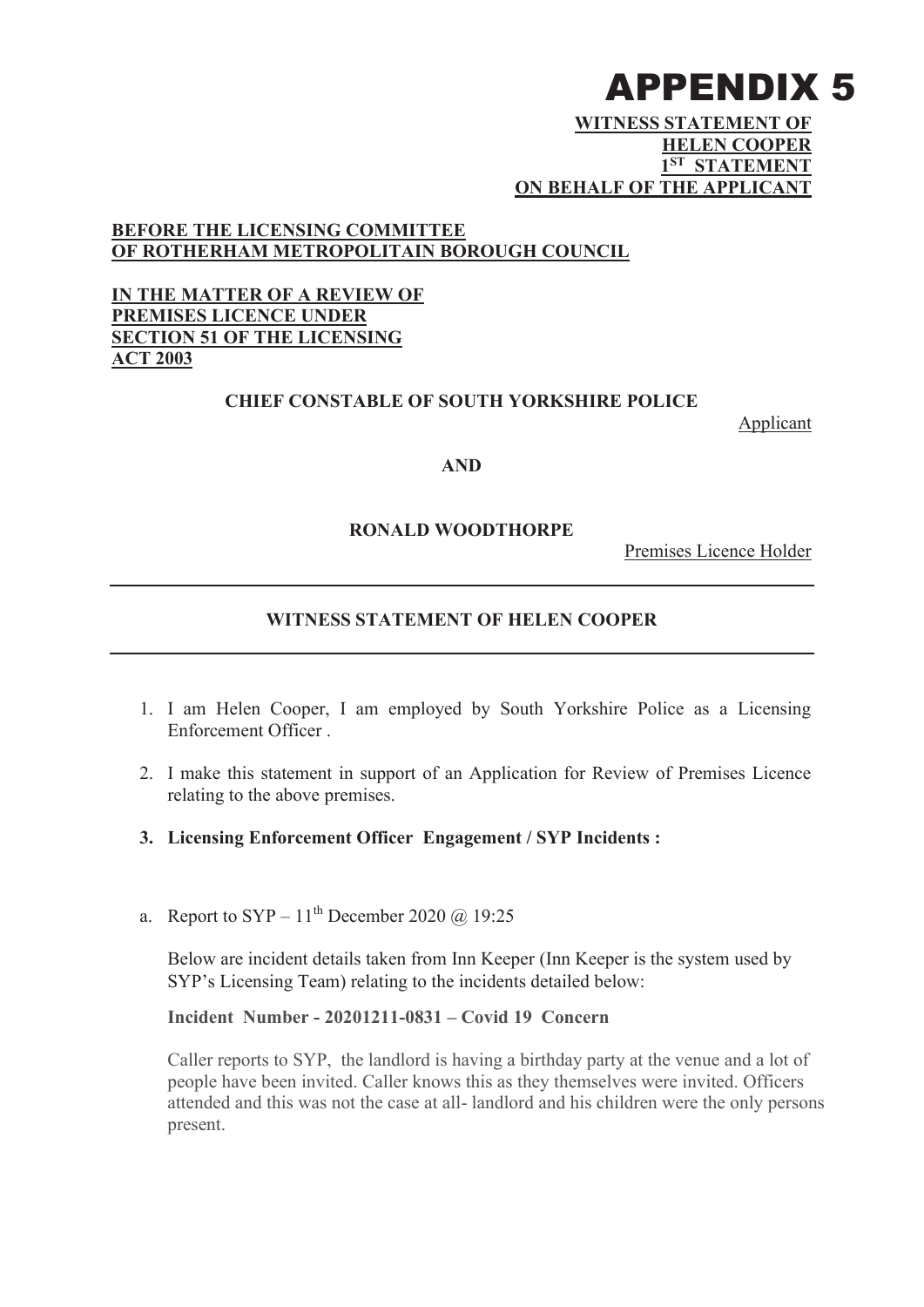

b. Crime Stoppers Report -  $13<sup>th</sup>$  April 2020 @ 09:38

Below are details of a Crime Stoppers report details taken from Inn Keeper (Inn Keeper is the system used by SYP's Licensing Team) relating to the report incidents detailed below:

Crime Stoppers report detailed the landlord of the Waverley public house, new Brinsworth road, Catcliffe, Rotherham and is having lock in in his pubs despite the lockdown. Spoe research: Waverley public house, Brinsworth road, Catcliffe, Rotherham, S60 5RW. On connect previous intel for licensing offences - landlord in March 2019 Alex Nocton 11/12/1969.

c. Licensing Officer Engagement –  $16<sup>th</sup>$  April 2020 @ 09:03 – Phone Call

Below are my notes taken from Inn Keeper (Inn Keeper is the system used by SYP's Licensing Team) relating to the above:

Following a Crime Stoppers report dated 13th April which was emailed through to me I called the DPS Alex Nocton on  $16<sup>th</sup>$  April 2020.

I told Alex that we have received some information that they are still open and serving customers he told me that the pub is not open and he has CCTV to prove this.

He told me that they are carrying out food deliveries to houses and care homes. He told me they are doing fish and chips on Fridays and then a carvery on Sunday's. I asked him if they are all being delivered and he told me mostly there has been approx. 6 who have collected and this is due to the fact that the meal is going outside of their deliver boundary. I asked him what the policy is when they collect as he would need to ensure that social distancing is adhered to at all times and he told that they stay in the bar area the food is brought out to them and then they use the rear door to enter and leave.

I asked who else is at the bar and he told me less - staff his daughter himself and he assured me that no alcohol is being served.

d. Licensing Officer Engagement –  $16<sup>th</sup>$  April 2020 @ 09:50 – Email to DPS

Below are my notes taken from Inn Keeper (Inn Keeper is the system used by SYP's Licensing Team) relating to the above:

See email below sent to DPS – Alex Nocton to confirm advise from telephone conversation we had earlier today @ 09:03.

Alex

I would like to confirm as discussed on the phone, please ensure that you retain CCTV for when you have people you stated in the bar area and when you carry out the food deliveries / collection so you have the proof of carrying out your social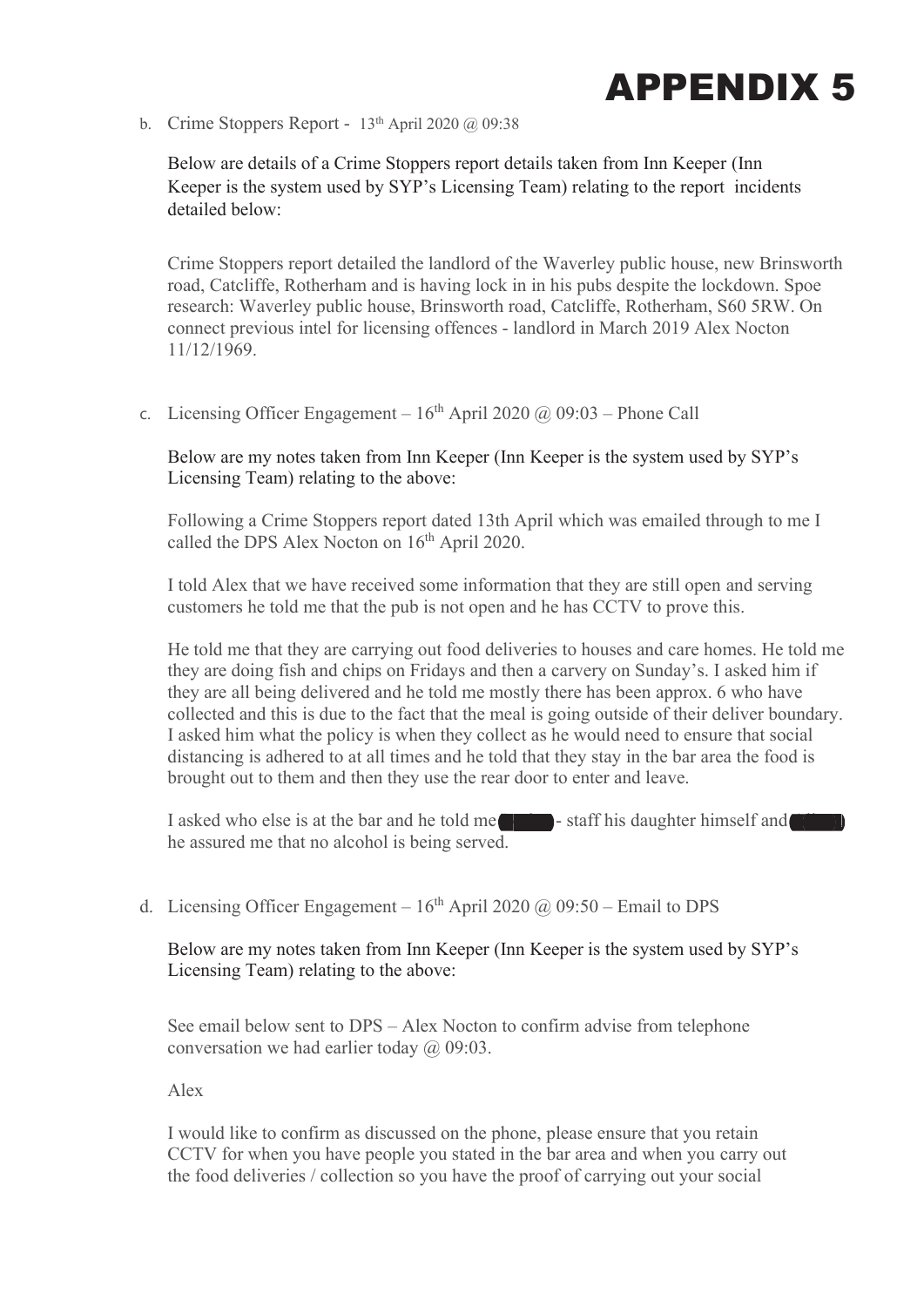

distancing policy during this lockdown period.

I am advising this I am have concerns that further reports could be made.

Many thanks

Helen E Cooper Rotherham Licensing Enforcement Officer

e. Licensing Enforcement Officer Engagement –  $12^{th}$  May 2020 @ 13:45 – Phone Call

Below are my notes taken from Inn Keeper (Inn Keeper is the system used by SYP's Licensing Team) relating to the above:

On 12<sup>th</sup> May I called Alex Nocton and advised him that I have received an anon report that the Waverley is still open despite of Government closure.

Alex told me that they are closed . He told me that he is there everyday as they are doing food deliveries between 8am - 6pm. I asked him if he has deliveries everyday and he told me most days however today they have not had any deliveries or pickups.

He told me that today a delivery driver called in to use the toilet and he is trying to accommodate these as a lot of places they would normally call into are closed.

I asked him to explain the food collection process and he told me that he is emailing out to advertise so customer are aware of what food is available each day. He has an a frame board outside advertising. They are told to stay in the car and the food will be taken out to them and given to them from a safe distance he told me that some customer do pop their heads in when collecting and they use the back entrance.

He told me he does not have any tills on and the CCTV is working . He told me that the front door is locked and is used only by Alex for access.

Alex told me that he had assisted with the police last week for a shop lifter when they came for a statement him and vere drinking a can outside on the seating.

I explained to him that it could be something as simple as this that could have been reported. I advised him to ensure that his CCTV is maintained and advised him that I would complete this report of what we have discussed.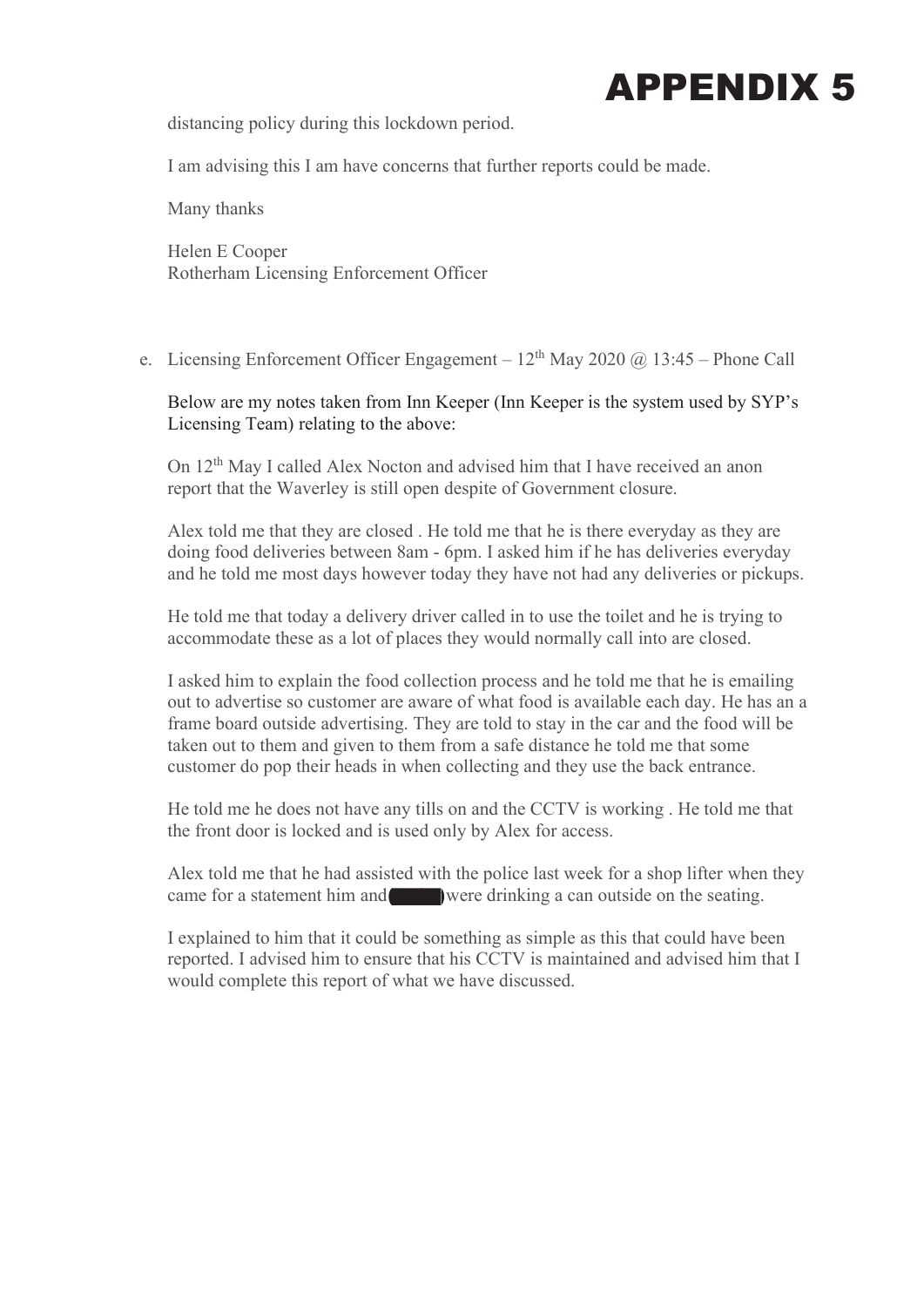

f. Reported to SYP -  $22<sup>nd</sup>$  May 2020 @ 13:28

Below are my notes taken from Inn Keeper (Inn Keeper is the system used by SYP's Licensing Team) relating to the above:

See email below regarding a phone call I had with Alex Nocton – DPS advising me of his step daughters 13th Birthday Party. I have sent the email out so authorities are aware of this gathering.

Just to let you know I have had the DPS Alex Nocton call me from the Waverley to tell me that on Saturday 13th May, it is his step Daughters Birthday and he wants to hold a family celebration in the Waverley in the afternoon. It will be for family members from 3 x house holds 15 in total. He told me there will be 2/3 cars in the car park and wanted me to know in case they were any calls.

I have advised him that this will be a straight breach of the Covid 19 legislation and he has told me that the room is big enough to social distance all attending. He told me that they will not be selling any food or drink they will be bringing their own.

I have again advised him that he would be in breach as first and foremost they are a pub and all pubs are ordered by the government to be strictly closed.

I asked him to ensure that the CCTV is running at all times.

For you all to be aware.

Regards

Martin Martin

Helen Cooper

g. Licensing Enforcement Officer Engagement –  $14<sup>th</sup>$  December 2020 @ 10:53

Below are my notes taken from Inn Keeper (Inn Keeper is the system used by SYP's Licensing Team) relating to the above:

Today after seeing smart contact incident 0831 11/12/20 . The incident was called in at 19:25

On 14<sup>th</sup> December I called Alex Nocton (DPS) to discuss this.

I explained to Alex the details on the incident that people had been invited and had been told that it was a birthday party and when they came to the premise to not park in the carpark and that the curtains would be closed so no one could see in and who was at the party.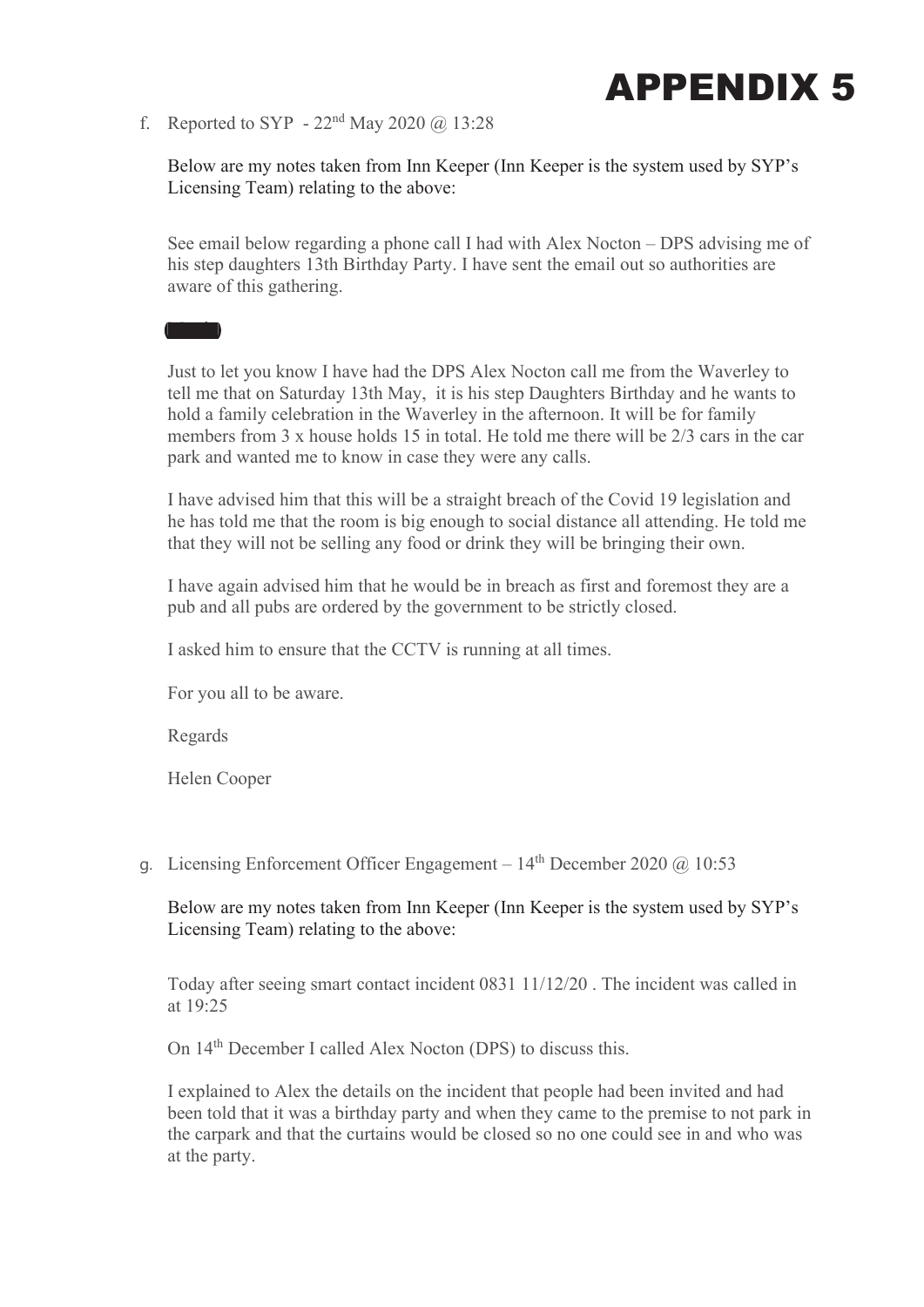# APPENDIX 5

Alex told me that it was a load of rubbish the lot of it. He said that the curtains are always closed from a security point of view because of the drinks behind the bar and the machines. He told me that police did come and he showed them around and there was his daughters there and his niece. He said they wanted to watch a film on the big screen. He told me that his niece was in his bubble. He went on to tell me that his brother in law had recently died and his daughter is distraught so he is trying to support her through her grief. I asked how many in total were there and he confirmed him and 3 girls. Alex told me that she slept over and he took her back the following day.

Alex told me that he goes down stairs also to watch TV on the big screen it also has more channels. I pointed out that he is compromising the licence by carrying out such practice. It is a business and therefore should be closed and only open for takeaway.

I advised him that under the current tier 3 licensed premises can only open for takeaways, Alex told me that they are only doing takeaway on Sundays as the other days are really not worth it.

I pointed out to him that he has already been served with a Fixed Penalty Notice so the spotlight will on him as has had a previous covid breach. He told me that when this was issued to him he was at the hospital with his mum, he got some staff in from the Yorkshire Terrier to cover the pub it is a shift that he normally does on his own then he got a call to say that it was really busy and he does not know where it came from. I raised probably the news that the borough was going into tier 3 and therefore the pubs would be closing. He told me he came back to speak with them. Alex told me that the hospital was longer than he thought it was going to be as his mum had to have xrays etc. I told him that the pub needs to be considered during these Covid times .

He went onto say that only his sister Alison ( who's husband has died) and her Daughter have been to the pub to arrange the funeral , he told me he has now got his Dad ill again. Alex expressed that someone has got it in for him. I told him that others are being reported if they have been in and around the pub family or not.

Alex told me that the other night he had someone wandering around the pub with a torch.

I raised with him that I understand that he lives on and advised him to watch TV upstairs to reduce further reports . He told me that when his Daughter wants a drink of pop he comes down to get her one as it is going to go out of date. I made it very clear to alex that the pub is a business and therefore under tier 3 needs to remain closed and only used for takeaways it is not an extension to the living quarters. I made it clear that there are no special rules for families to use the pub. Closed means closed.